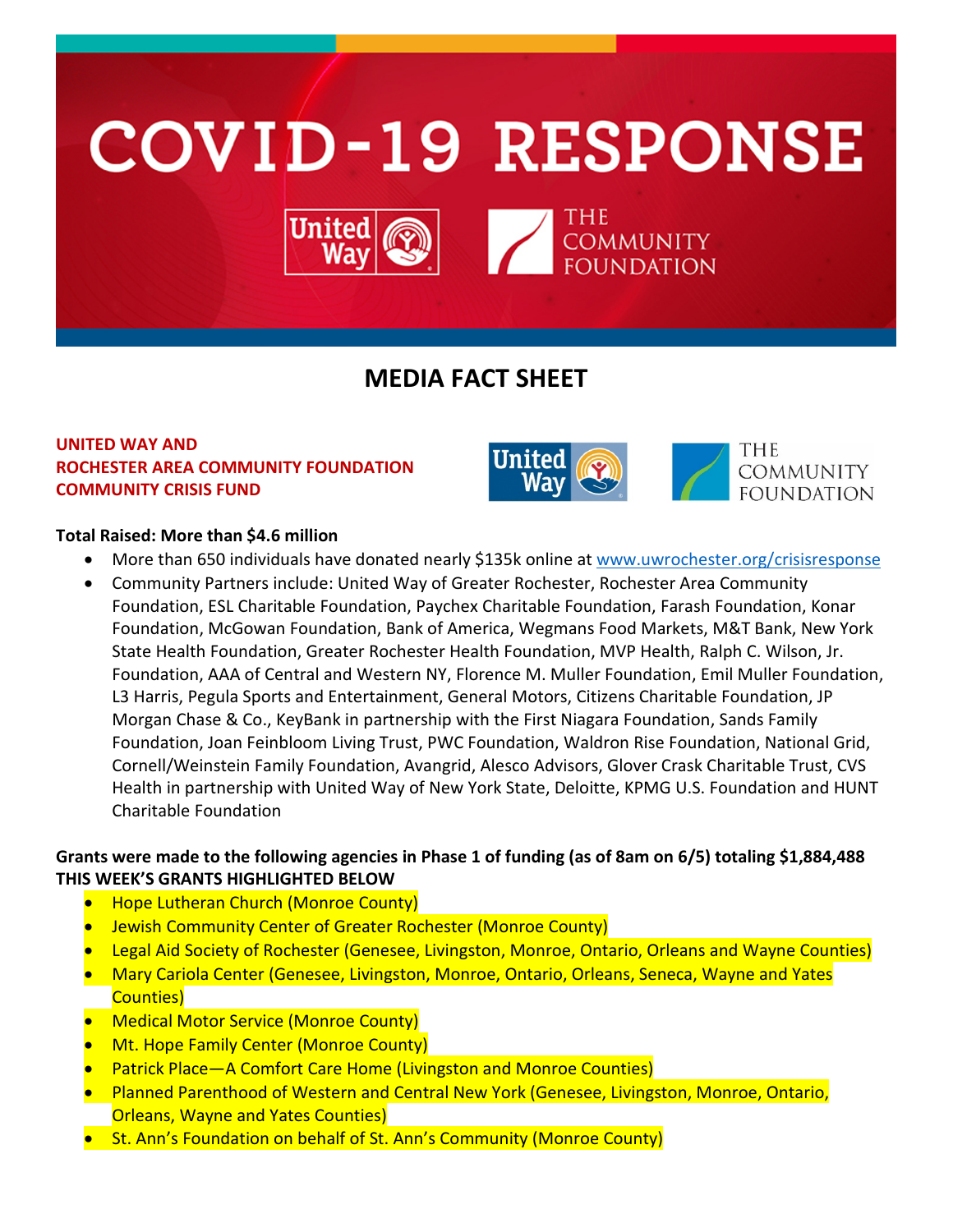

- Action for a Better Community (Monroe County)
- Alzheimer's Association, Rochester & Finger Lakes Region Chapter (Monroe, Genesee, Livingston, Ontario, Orleans, Seneca, Wayne and Yates Counties)
- ARC of Livingston-Wyoming (Livingston County)
- ARC of Wayne (Wayne County)
- Asbury First United Methodist Church (Monroe County)
- AutismUp (Monroe County)
- Baden Street Settlement (Monroe County)
- Beyond the Sanctuary (Monroe County)
- BluePrint Geneva, Inc. (Ontario County)
- Boys and Girls Club of Geneva (Ontario County)
- Boys & Girls Clubs of Rochester (Monroe County)
- Bridges for Brain Injury (Ontario County)
- Care Net Pregnancy Center (Ontario County)
- Catholic Charities Community Services (Livingston, Monroe, Ontario, Seneca, Wayne and Yates Counties)
- Catholic Charities of Buffalo (Orleans and Genesee Counties)
- Catholic Charities of Livingston County (Livingston County)
- Catholic Family Center (Monroe County)
- Celebrate! Family Church (Livingston County)
- Center for Community Alternatives (Monroe County)
- Center for Employment Opportunities (CEO) (Monroe County)
- Center for Youth Services (Monroe County)
- Charles Settlement House (Monroe County)
- Charlotte House, Inc. (Genesee, Livingston and Orleans County)
- Child Advocacy Center of the Finger Lakes (Ontario, Seneca and Yates Counties)
- Community Action for Wyoming County (Wyoming County)
- Community Hygiene Bank of Concordia Lutheran Church (Monroe County)
- Community Place of Greater Rochester (Monroe County)
- DePaul (Genesee, Monroe and Orleans County)
- Edith B. Ford Memorial Library (Seneca County)
- Empire Justice Center (Monroe County)
- Epilepsy-Pralid (Monroe and Ontario Counties)
- Family Counseling Service of the Finger Lakes (Wayne County)
- Finger Lakes Community Schools/Linked to Family Counseling Service of the Finger Lakes (Wayne County)
- Finger Lakes Counseling & Referral Agency (Ontario, Seneca, Wayne and Yates Counties)
- Foodlink (Genesee, Livingston, Monroe, Ontario, Orleans, Seneca, Wayne and Yates Counties)
- Gananda Education Foundation (Wayne County)
- GLOW YMCA (Genesee, Livingston, Orleans and Wyoming Counties)
- Golisano Autism Center (Genesee, Livingston, Monroe and Ontario Counties)
- Goodwill of the Finger Lakes (Monroe County)
- Healthy Baby Network (Monroe County)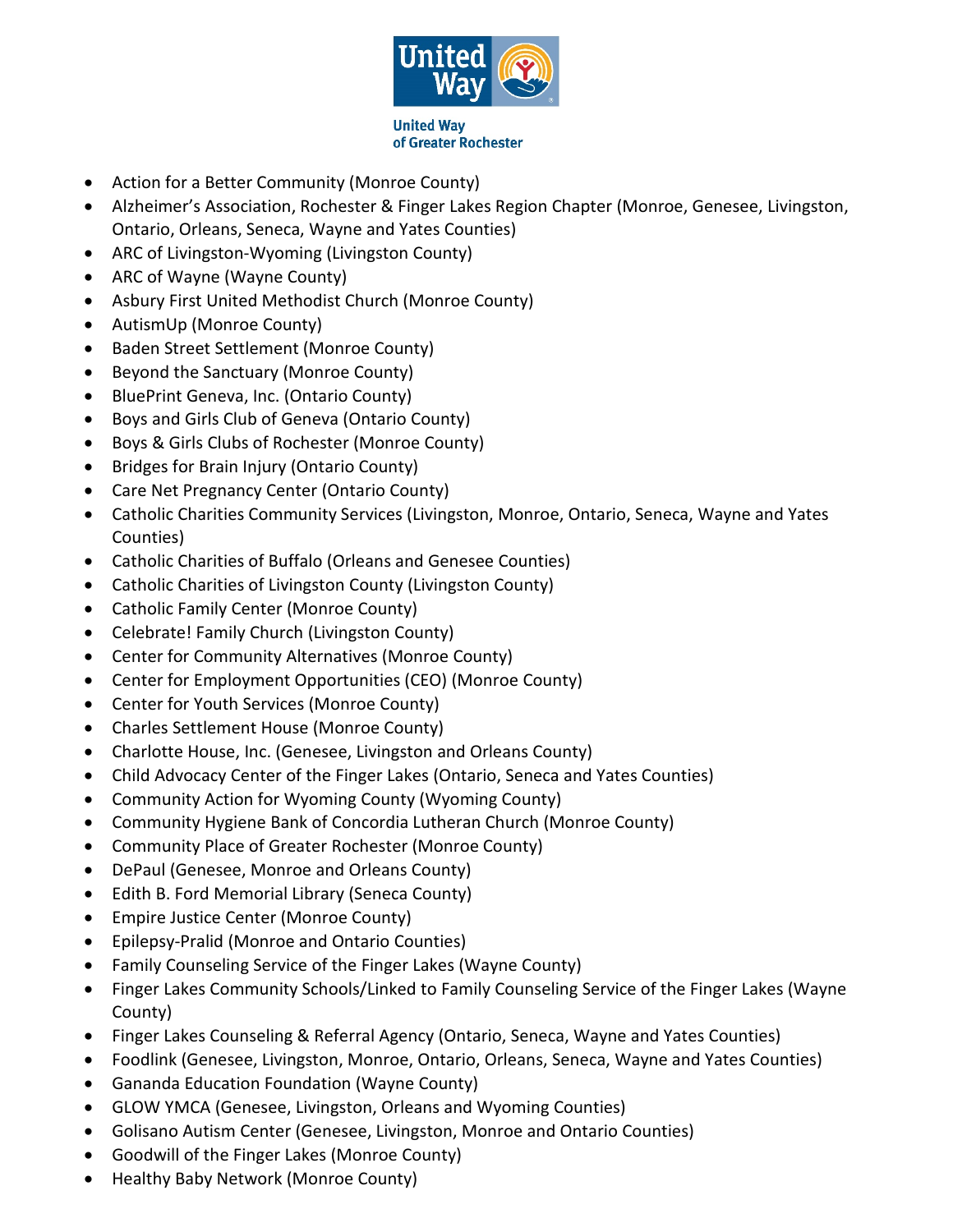- Heritage Christian Services (Monroe County)
- House of Mercy (Monroe County)
- Jewish Home of Rochester (Monroe County)
- Jewish Family Services of Rochester (Monroe County)
- Joint Heirs Kingdom Ministries (Monroe, Ontario and Way Counties)
- Judicial Process Commission (Monroe County)
- Keeping our Promise Rochester (Monroe County)
- Ibero-American-Action League (Monroe County)
- Independent Living of the Genesee Region (Genesee and Orleans Counties)
- Interlaken Public Library (Seneca County)
- Lifespan (Monroe County)
- Living Well Mission (Yates County)
- Livingston County (Livingston County)
- Lodi Whittier Library (Seneca County)
- Mary Cariola Children's Center (Monroe, Genesee, Livingston, Ontario, Orleans, Seneca, Wayne and Yates Counties)
- Mary's Place Refugee Outreach (Monroe County)
- Meals on Wheels (Monroe County)
- Mozaic (Seneca and Yates Counties)
- Newark Food Closet (Wayne County)
- Ontario ARC NYSARC Inc, Ontario County Chapter (Ontario County)
- Pathway Home of the Finger Lakes (Seneca County)
- Pro Action of Steuben and Yates (Yates County)
- Project Stork, Inc. (Genesee and Orleans Counties)
- Project URGE, Inc. (Monroe County)
- REACH Advocacy (Monroe County)
- Refugees Helping Refugees (Monroe County)
- Rochester ChildFirst Network (Monroe County)
- Rochester Refugee Resettlement (Monroe County)
- Rochester Regional Health's Hill Haven Rehabilitation & Transitional Care Center (Monroe County)
- Rural & Migrant Ministry, Inc. (Wayne County)
- Safe Harbors of the Finger Lakes, Inc. (Ontario, Seneca and Yates Counties)
- St. Joseph's Neighborhood Center (Monroe County)
- St. Peter's Kitchen (Monroe County)
- Salvation Army (Monroe, Genesee, Livingston, Ontario, Orleans, Seneca, Wayne and Yates Counties)
- Sent By Ravens Food Pantry (Livingston County)
- Springwater Community Food Pantry (Livingston County)
- Suzanne's Comfort Care Home, Inc. (Wyoming County)
- Trillium Health (Monroe County)
- Urban League of Rochester (Monroe County)
- Veteran's Outreach Center (Monroe, Genesee, Livingston, Ontario, Orleans, Seneca, Wayne and Yates Counties)
- Venture Compassionate Ministries, Inc. (Monroe County)
- Villa of Hope (Monroe, Genesee, Livingston, Ontario, Orleans, Seneca, Wayne and Yates Counties)
- Volunteers Of America Upstate New York (Monroe County)
- Waterloo Library and Historical Society (Seneca County)
- Wayne County Action Program (Wayne County)
- Wolcott Council of Churches (Wayne County)